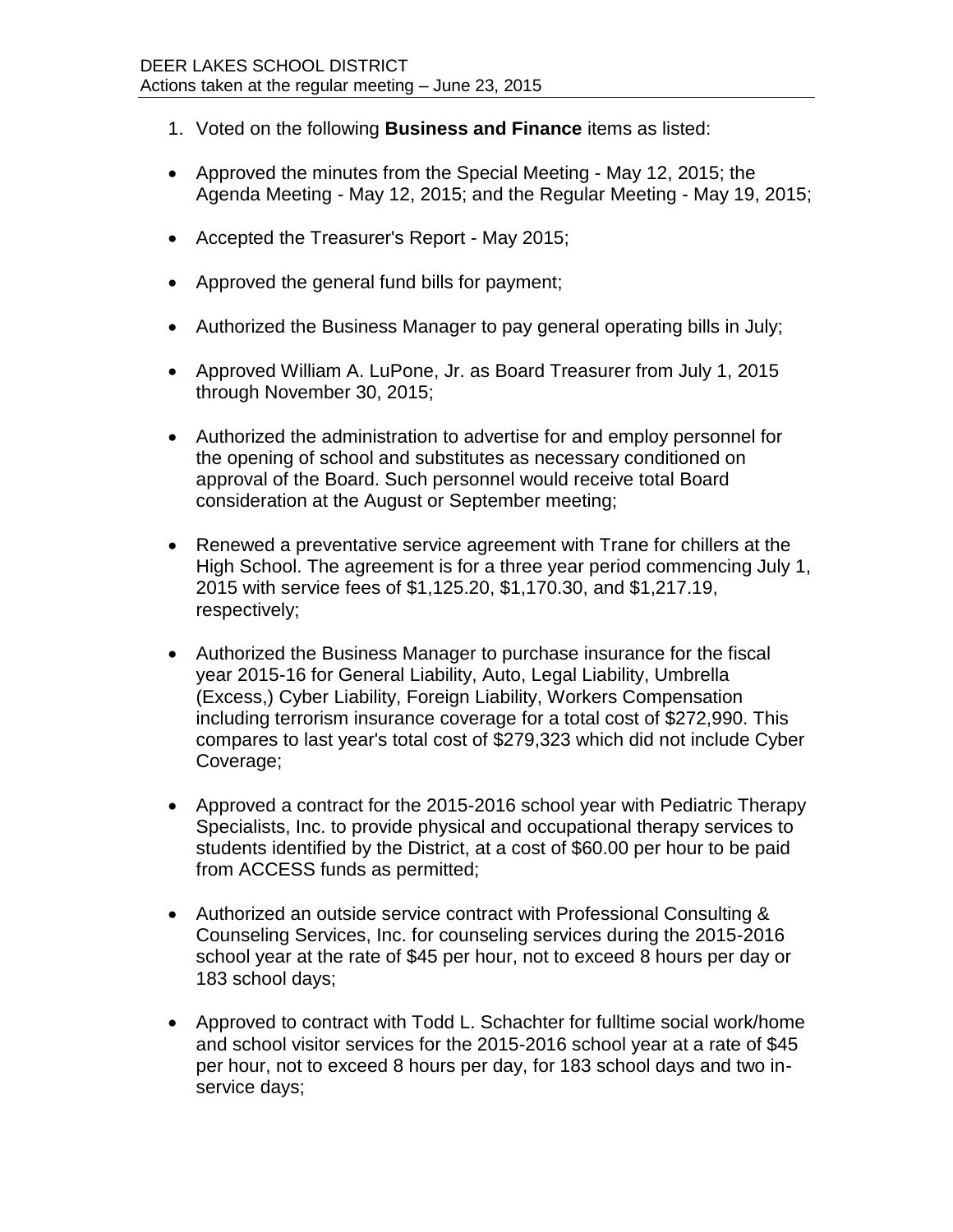- Appointed Janney Montgomery Scott as the District's Bond Underwriter for the school year ended June 30, 2016. This resolution pertains to a new "Municipal Advisor Rule" as administered by the Security & Exchange Commission. The Rule establishes who is a municipal advisor, what it means to provide "advice" even if it is uncompensated advice, and requires the Bond Underwriter to be officially "engaged" by its client in order to provide advice;
- Approved a bid from Blue Bird Bus Sales of Pittsburgh, Inc. for the purchase of a 72 passenger bus in the amount of \$96,599 and a 78 passenger bus in the amount of \$97,773 less trade in on bus #11 (\$8,500) and bus #14 (\$15,500.) The net cost to the District is \$170,372;
- Approved the following food service vendors for the 2015-2016 school year: Milk - Turner Dairy; Ice Cream - Perry's Ice Cream;
- Approved a contract with the Allegheny Intermediate Unit, d/b/a Waterfront Learning Services for access to its cyber education program;
- Approved the 2015-2016 final revenue and expenditure budget for the school year in the amount of \$34,345,637 and \$34,690,364 respectively. This is an expenditure increase of \$1,741,831 over the 2014-2015 budget of \$32,948,533. Local revenue for this budget will be provided by a real estate tax of 21.953 mills, (no increase over 2014-15 rate of 21.953 mills) one-half of 1% earned income tax, one-half of 1% real estate transfer tax, and \$5.00 local services tax and reenact per capita tax (\$5.00 per person, per legislation) under both Section 679 and Act 511 of the Public School Code and Local Tax Enabling Act, respectively. RESOLVE that a Homestead Exclusion authorizing a real estate tax assessment reduction of \$9,314 for approved Homesteads to create a tax reduction of \$204.47 for each approved Homestead. The budget deficit of \$344,727 will be covered by a transfer from the district assigned fund balance.
- 2. Voted on the following **Education** items as listed:
- Approved the following student teacher placements from Slippery Rock University:

August 24, 2015 - November 12, 2015:

Zachary Mehal, Chemistry 7-12, with Donna Howells

August 24, 2015 - October 16, 2015:

Lindsay Dunlap, Early Childhood PK-4, with Joy Strang, Shannon Gallagher, Early Childhood PK-4, with Jamie Murphy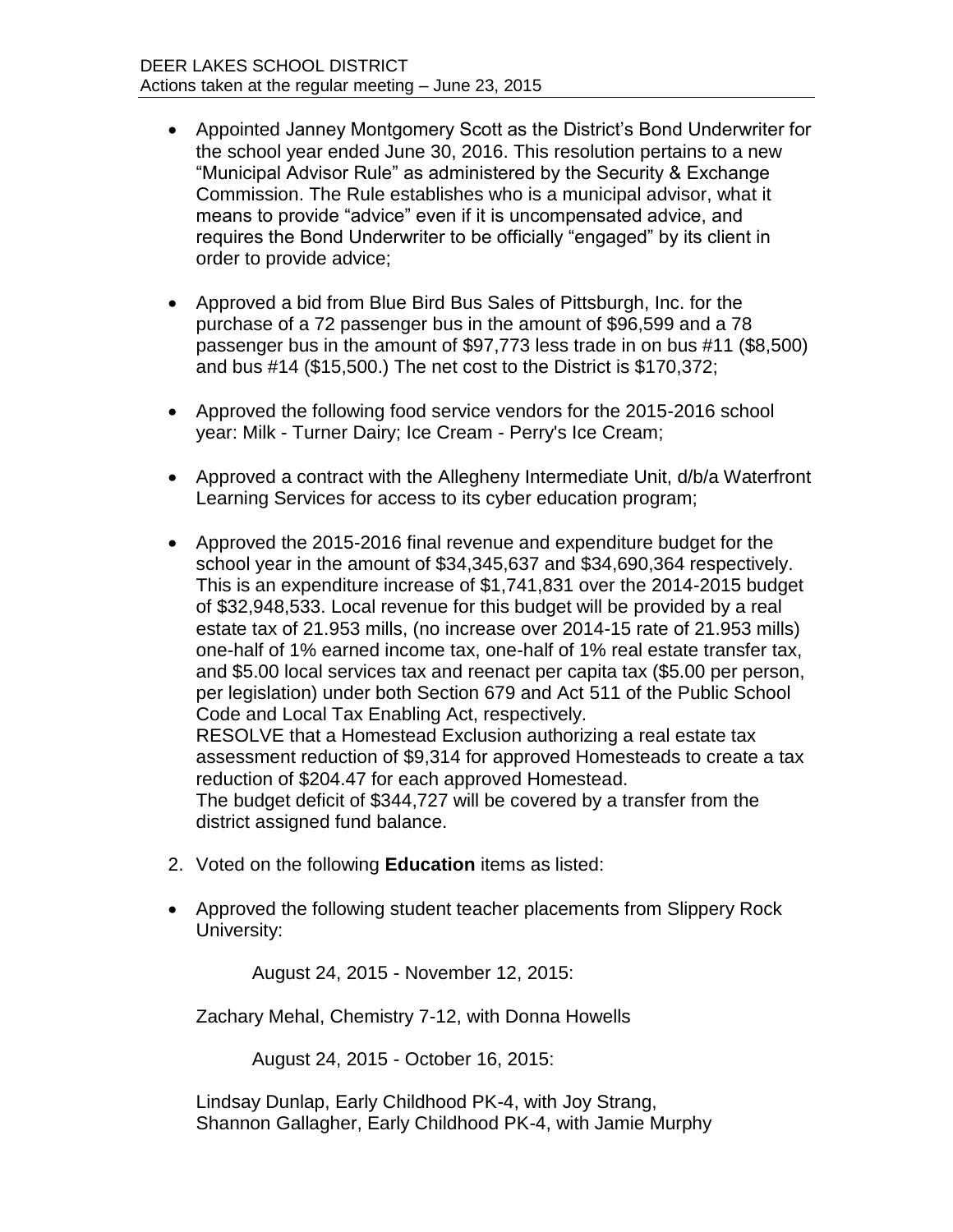Jennifer Voytko, Early Childhood PK-4, with Cara Jerome Jacob Bortz, Physical Education, with Ron Nichols Matt Diehl, Music K-12, with Lacey Mahler

October 19, 2015 - December 10, 2015

Lindsay Dunlap, Special Education K-8, with Teresa Fajt Shannon Gallagher, Early Childhood PK-4, with Sandi Hazlett Jennifer Voytko, Early Childhood PK-4, with Todd Hazlett Jacob Bortz, Physical Education, with Pete Lubinsky;

- Approved the Independent Study requests as presented for 2015-2016.
- 3. Voted on the following revised **Policy** as listed:
- Approved a second reading of Policy No. 246 (Formerly 252) Student Wellness, as revised by PSBA.
- 4. Voted on the following **Athletic** item as listed:
- Granted permission for the Girls Soccer Team to attend soccer camp at Ligonier Camp August 17-20, 2015 (Monday-Thursday.) The team will be staying in Cabins. They will practice and have team building activities. Parents will transport their student-athlete and there will be no cost to the district.
- 5. Voted on the following **Personnel** items as listed:
- Approved the following staff members for ESY July 2015, based on the final enrollment numbers, salary per contract:

## Special Education Teachers:

 $\checkmark$  Lori Crawford, Dana Fuerst, Mary Ann Ryan, Mikelann Holtz, Julie Taylor, Jodi VanderSchaaff, Jason Machajewski, Melissa Eck

## Special Education Student Aides:

- $\checkmark$  Grace Sims, Mary Runas, Cynthia Parks, Michelle Martin, Holli Gerst, Tammy Phelps
- Hired Dr. Rachel A. Mariano as the School Psychologist at a salary of \$50,000 and Act 93 benefits, effective July 1, 2015 (pending Act 168 clearance);